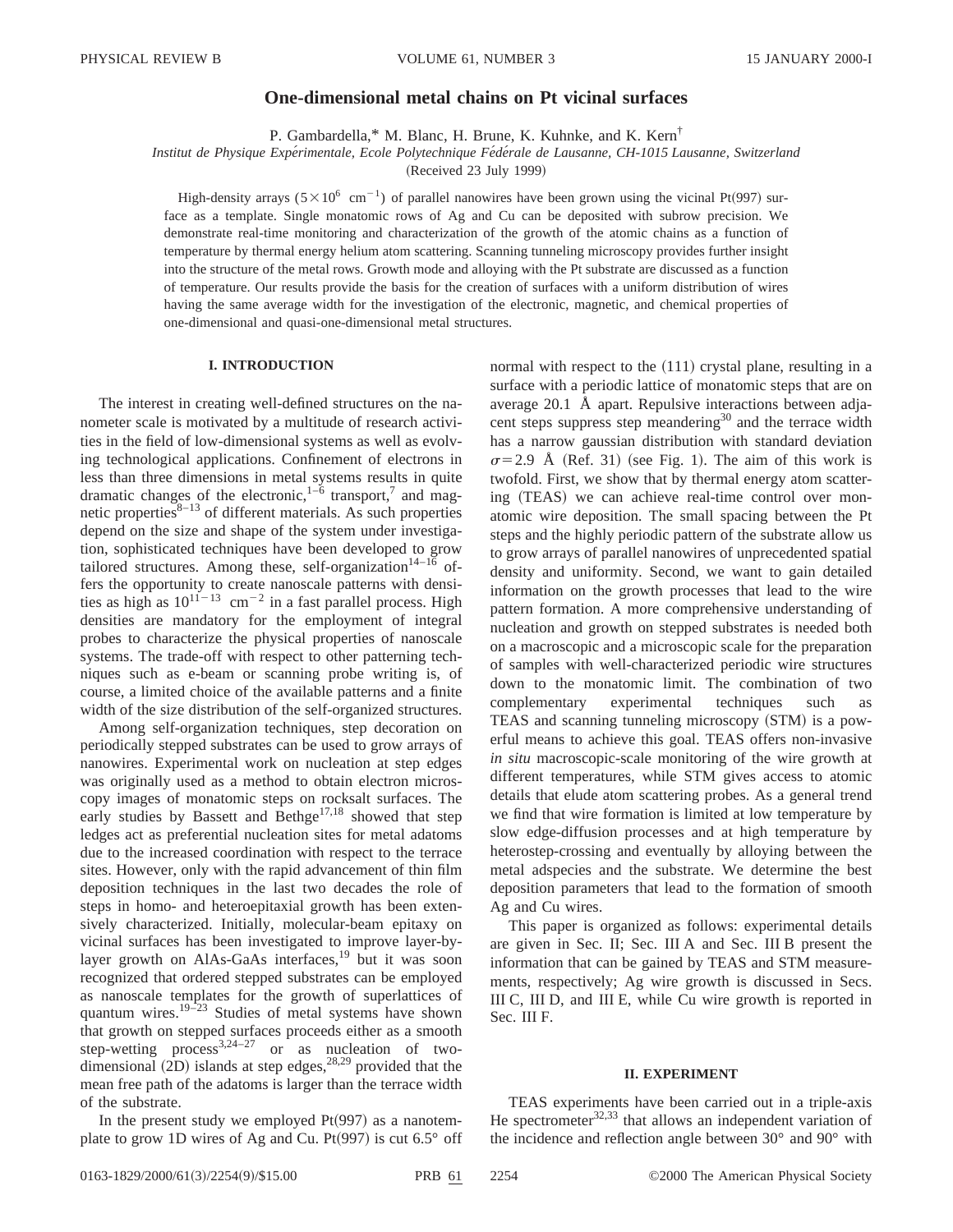

FIG. 1. (a) STM  $\partial z/\partial x$  image of the clean Pt(997) surface. The average terrace width is  $20.1 \pm 2.9$  Å, step down direction is from right to left. Tunneling current  $I=1.0$  nA, sample bias  $V=0.6$  V;  $~$  (b) schematic of the Pt $(997)$  terrace atomic structure;  $~$  (c) close up of Pt steps (the *z* scale has been exaggerated for better 3D rendering),  $I=2.7$  nA,  $V=10$  mV.

respect to the surface normal. The He beam spot on the sample is about 5  $mm<sup>2</sup>$ , thereby probing the surface on a macroscopic scale. The Pt(997) surface has been prepared *in situ* in the scattering chamber by repeated cycles of 800 eV  $Ar^+$  sputtering at 750 K and annealing to 850 K, followed by a brief exposure to  $1 \times 10^{-7}$  mbar oxygen and by a flash to *T* $>1000$  K to remove residual contaminant. Care has to be taken in cooling the sample at a slow rate  $(< 40 \text{ K/min})$ until 500 K in order to allow equilibration of the step morphology. The surface cleanliness has been checked by Auger and He reflectivity measurements; the base pressure in the scattering chamber was  $1 \times 10^{-10}$  mbar. Even small quantities of impurities during the annealing stage result in step pinning and faceting and have to be avoided. Atoms are evaporated on the surface by e-beam heating of a crucible surrounded by a water-cooled shield, ensuring that the pressure in the chamber never raises to more than 3  $\times 10^{-10}$  mbar during evaporation. The deposition is monitored *in situ* with He reflectivity measurements during the evaporation.

STM images have been acquired in a different experimental setup, a home-built STM  $(Ref. 34)$ , which consists of a variable temperature preparation stage and a low-temperature microscope operated at 77 K during this work. Sputtering and evaporation procedures were identical as the ones described in the He scattering experiments. After metal deposition in the preparation stage the sample is rapidly cooled before being transferred isothermally to the STM. The transfer process itself lasts only a few seconds and is done by a precooled wobblestick. The coverages between the He and STM samples have been cross calibrated by relative Auger peak intensities obtained using two identical spectrometers.

### **III. RESULTS AND DISCUSSION**

#### **A. He scattering probing sub-monolayer growth**

On flat crystalline surfaces probing the growth of epitaxial layers by TEAS essentially consists in monitoring the intensity variations of the reflected He beam during deposition; if the scattering geometry is chosen such that the He atoms reflected from adjacent terraces interfere constructively (the so called in-phase condition), maxima in the deposition curves correspond to minima in the density of defects (diffuse scatterers) on the surface topmost layer.<sup>35</sup> Typically, in the case of 2D layer-by-layer growth the He intensity oscillates with a period of one monolayer coverage, while for 3D growth it decreases monotonically to zero. On vicinal surfaces, the periodic arrangement of terraces acts as an echelette grating for He matter waves giving rise to a diffraction pattern whose most intense orders are tilted away from the specular direction.<sup>32</sup> However, for a few diffraction orders it is still possible to obtain in-phase scattering conditions.<sup>36</sup> We can thus monitor the average terrace defect density on our stepped surface as if we were considering scattering from a flat surface. We used in-phase scattering conditions to calibrate the Ag and Cu deposition rates. Moreover, as we discussed in a recent paper,  $36$  on vicinal surfaces the sensitivity to different surface sites shows substantial variations depending on the scattering geometry. Grazing incidence conditions (large  $\theta_i$  values) greatly enhance the step sensitivity, while scattering angles closer to the surface normal probe the ordering of the entire surface. By changing the scattering geometry we can select the regions of the surface we are looking at; this turns out to be particularly useful to characterize step decoration.

In what follows, we discuss some general features of the He reflectivity spectra in the particular case of Ag/Pt $(997)$ ; similar arguments hold for Cu as well. Figure 2 shows two deposition curves for Ag on Pt(997) at  $\theta_i = 46.9^\circ$  (a) and  $\theta_i$  $=85.0^{\circ}$  (b). The intensity in (a) oscillates with a period of one monolayer coverage, demonstrating in this case a layerby-layer growth mode and serving as a precise calibration for the deposition rate. In  $(b)$  we observe a first peak at 0.13 ML and a pronounced shoulder at 0.25 ML. Since the He reflectivity in grazing conditions depends on the defect density at the step edges and because 0.13 ML is the nominal coverage of a monatomic wire on  $Pt(997)$ , we attribute these peaks to the formation of the first and second Ag row along a Pt step edge,<sup>36</sup> respectively.

The situation for  $\theta_{\text{Ag}} \geq 0.25$  ML is more complex. We do not observe further row peaks in the grazing incidence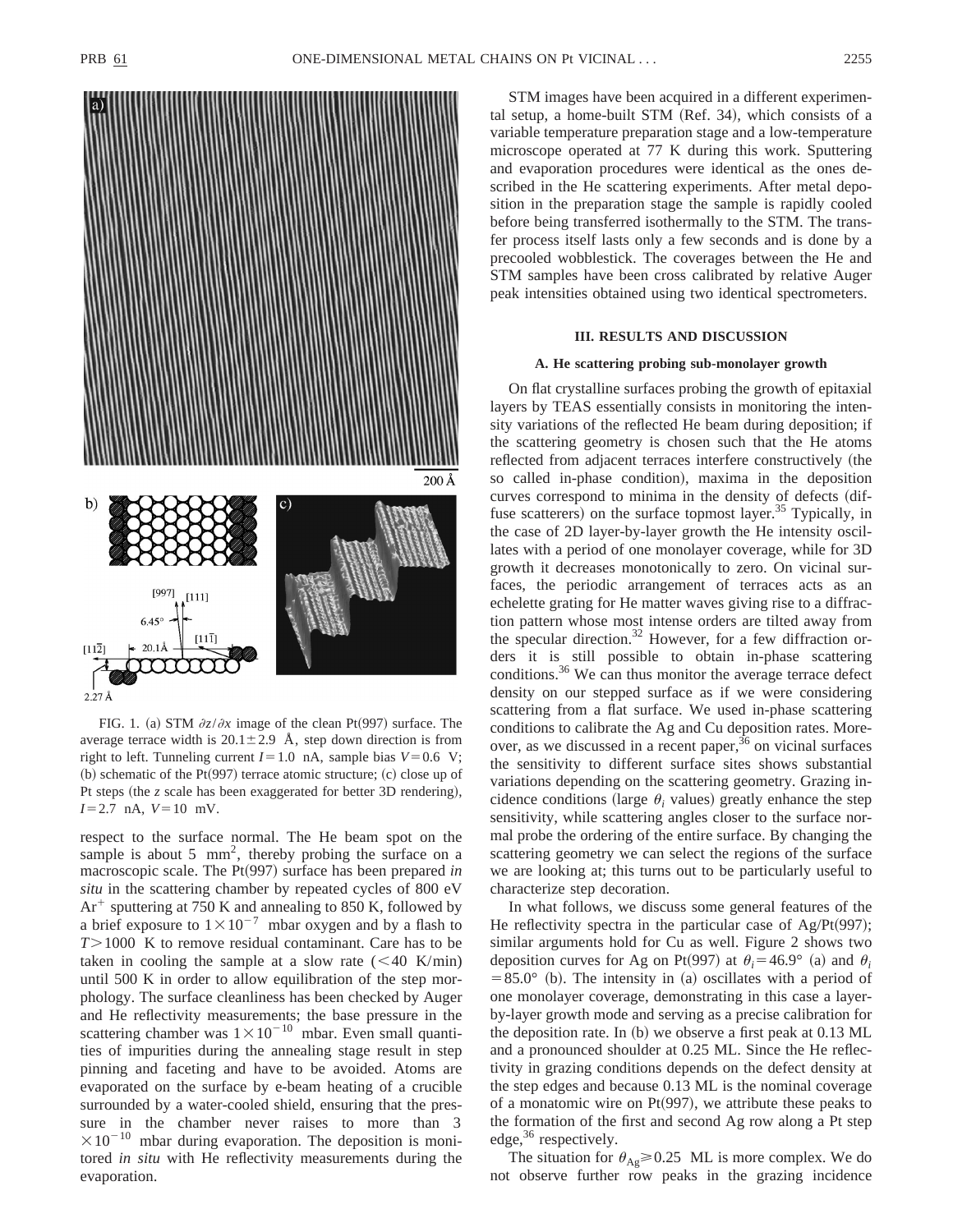

FIG. 2. Normalized intensity of the reflected He beam during deposition of Ag at  $T=300K$  for different scattering geometries. The contribution of the flat terraces to the reflected He intensity diminishes with increasing scattering angle while the step contribution increases. (a) Small total scattering angle: the first maximum corresponds to the completion of the first Ag monolayer and is used as an absolute coverage calibration. The completion of the second Ag monolayer is also observed.  $(b)$  Large scattering angle (grazing conditions): the first peak and the shoulder correspond to the formation of the first and second Ag atomic rows along the Pt step edges, respectively. The deposition rate is  $F=4\times10^{-3}$  ML/s for both curves. The He-beam wavelength  $\lambda_{\text{He}}$  is 1.01 Å. (c) Simulated He reflectivity in grazing incidence conditions showing the effect of the row growth desynchronization for a terrace width distribution with standard deviation  $\sigma$ =3.6 Å which is close to the STM determined value of 2.9 Å. The dashed line indicates resynchronization, not observed on  $Pt(997)$  [see text].

curve; however, this does not rule out the persistence of rowby-row growth. The averaging out of the He reflected intensity is due to desynchronization of the row growth on terraces that have different widths. Since for  $T \le 400$  K Ag adatoms are confined to their impact terrace (see inset in Fig. 3 and Sec. III C), the coverage on each terrace is proportional to the terrace width. Thus, the rows on larger terraces are completed before those growing on smaller terraces. The same behavior has been observed by Petrovyhk *et al.* in the case of Cu/Mo(110) for  $T < 600$  K.<sup>27</sup> The simulation in Fig.  $2(c)$  qualitatively illustrates this effect by assuming no interlayer mass transport, perfect row-by-row growth and weighting the intensities coming from the steps by the statistical occurrence of their adjacent terraces of different sizes. As the adatom coverage approaches 1 ML, ''resynchronization,'' as shown by the dotted line in Fig.  $2(c)$ , should occur. This is not the case for the  $Ag/Pt(997)$  system because the step edges of the growing monolayer are no longer smooth for  $\theta_{\text{Ag}}$  > 0.6 – 0.7 ML (see Fig. 10). In contrast, resynchronization is observed on Pt $(779)$ , which has the same terrace structure of Pt(997) but steps consisting of  ${100}$  instead of  ${111}$  microfacets.<sup>37</sup>

If the He beam incidence angle is reduced slightly  $(72^{\circ}$  $\langle \theta_i \langle 85^\circ \rangle$  the reflected He intensity has a contribution from both the terraces and the steps.<sup>36</sup> For  $\theta_i = 83^\circ$  a broad maximum appears at around 0.5 ML (see Fig. 3). This maximum



FIG. 3. TEAS intensity during Ag deposition at 300 K,  $\theta_i = \theta_f$ =83°,  $\lambda_{\text{He}}$ =1.08 Å. The deposition rate is the same as in Fig. 2. A 4° variation in the total scattering angle with respect to the lower curve in Fig. 2 considerably changes the reflectivity of the surface. The broad maximum at around 0.5-0.6 ML originates from a better periodicity of the surface due to the inhibited diffusion processes depicted in the inset (see text for further explanation). The peak at 1 ML originates from the terrace contribution to the reflectivity, which is higher for Ag than for Pt.

reflects the evolution of the terrace width distribution during the growth of the first monolayer. Due to the adatom confinement effects described above the standard deviation  $\sigma$  of the terrace width distribution reaches a minimum for  $\theta_{Ag}$  $=0.5$  ML; this process is analogous to a step debunching effect where the velocity of each step is proportional to the width of the terrace it has in front.<sup>38</sup> As a result, the better surface periodicity narrows the grazing incidence diffraction peak and increases its intensity. The 0.5 ML peak thus adds valuable information on the growth process, marking the presence of effective diffusion barriers across heterosteps.

In Fig. 3 there is a third maximum at  $\theta_{\text{Ag}}=1$  ML. As discussed in Ref. 36 this maximum disappears at a more grazing incidence [see Fig. 2(b)]; its intensity comes from the Ag covered terrace, which has a higher reflectivity than bare Pt.

By analyzing the TEAS curves recorded at different angles of incidence we have a means to detect the formation of monatomic wires and the quality of the surface periodic pattern. From this knowledge, we can prepare samples in the interesting range of temperature and coverage to study the respective atomic details with the STM.

### **B. STM measurements**

STM images have been taken only for the  $Ag/Pt(997)$ system. It is known from studies of  $Ag/Pt(111)$  that Ag and Pt are chemically distinguishable by STM due to a positive height difference between the first Ag layer and a Pt step, which is largely independent from the tunneling conditions.<sup>39,40</sup> In images like Fig. 1(a) however, it is virtually impossible to detect small amounts of adatoms at step edges. To analyze the initial stages of row growth we have to reduce our field-of-view to less than  $200 \times 200$  Å<sup>2</sup>. Figure 4 is taken after deposition of 0.03 ML Ag at 340 K. Two 1D Ag islands are visible attached to the lower step edge of two adjacent steps (see arrows). At  $340 \text{ K}$  the Ag adatoms im-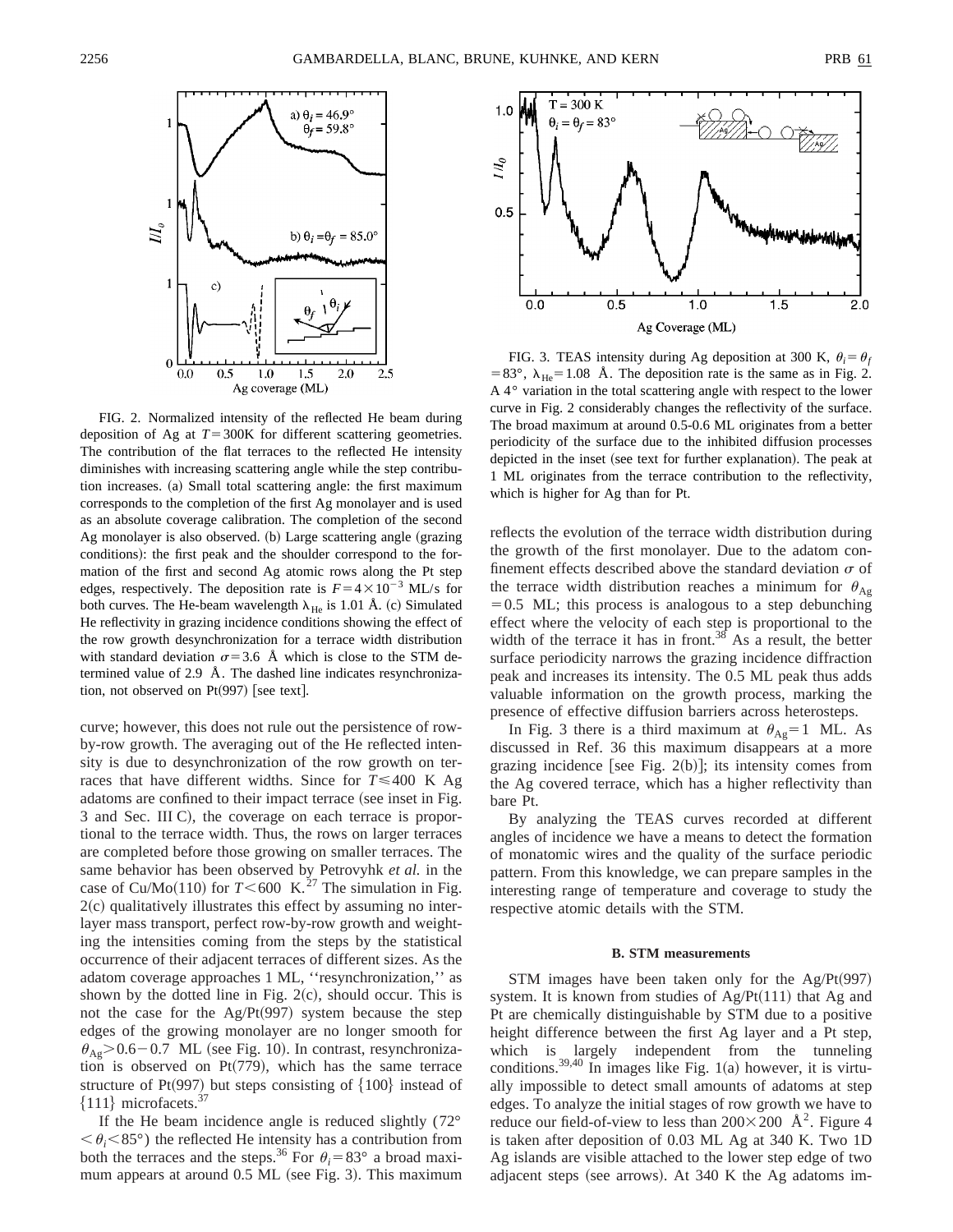

FIG. 4.  $\partial z/\partial x$  image of the row formation process at *T*  $=$  340 K. Step-down direction is from right to left, one of the Pt step edges is marked by a dotted line. Two Ag 1D aggregates (indicated by the arrows) are attached to the lower step edges.  $\theta_{Ag}$ = 0.03 ML,  $F = 3 \times 10^{-3}$  ML/s,  $I = 4.6$  nA,  $V = 6$  mV. In the inset, a constant current image of the same spot shows the STM contrast between Ag and Pt.

pinging on the surface can easily migrate to step sites where they start diffusing along the Pt step edges. With increasing Ag coverage they will meet other Ag atoms and accommodate in stable 1D aggregates. The length of the stable 1D nucleus will generally depend on the sample temperature and on the deposition rate and it has not been investigated here. Eventually, these islands coalesce and form a continuous row along the Pt step edge as shown in Fig. 5. From images like Fig. 5 taken at  $T \ge 300$  K we note further that the first Ag row follows the Pt step contour in a perfect pseudomorphic way. This means that the Ag wire is a true 1D structure whose length is ultimately limited by the kink density of the substrate. Therefore, the sample miscut determines not only the average separation between the wires but also their longitudinal coherence.

### **C. Ag wire growth vs T**

As Ag grows pseudomorphically on  $Pt(111)$  in a wide range of temperatures without intermixing with the substrate, Ag/Pt(997) is regarded as a model system in our study of metal chain formation. Figure 6 shows the TEAS curves recorded at grazing incidence ( $\theta_i = 85^\circ$ ) during submonolayer Ag deposition at different temperatures. As discussed in Sec. III A, the peak at  $\sim$  0.13 ML corresponds to the completion of the first Ag row. The temperature evolution of this peak shows that monatomic row growth occurs for 150 K<*T*  $\leq 550$  K. Although this result depends on the particular system under examination, it shows that step decoration is a valid method to obtain monatomic wires for a wide range of temperatures. However, even in the allowed temperature range, the ''quality'' of the monatomic wires can vary and the wire pattern for  $\theta_{\text{Ag}} > 0.13$  ML changes as well. The



FIG. 5.  $\partial z/\partial x$  image of single monatomic Ag wires decorating the Pt step edges. Ag is distinguishable from Pt because of its larger apparent height as shown in the constant current line scan at the bottom and by the luminosity contrast along the steps.  $\theta_{Ag}$  $=0.13$  ML,  $F=3\times10^{-3}$  ML/s,  $T=400$  K,  $I=2.85$  nA,  $\check{V}$  $=5$  mV.

dependence of row growth on the deposition rate *F* has been investigated at 300 K: He curves measured for 3  $\times 10^{-4}$  ML/s  $\le F \le 2 \times 10^{-2}$  ML/s do not show any sizable difference, although we cannot exclude a different low temperature behavior. In the following, Ag growth is analyzed starting from low temperature.

On  $Pt(111)$  single-Ag adatoms are mobile above 50 K; Ag dimers on the same surface are immobile and stable up to 110 K.<sup>41</sup> Therefore for 50 K< $T$ <110 K Ag adatoms can diffuse on the terrace until they meet a second adatom and form a stable dimer without attaching to a step. On the other hand, because the terrace width of  $Pt(997)$  is small compared to the mean free paths of Ag adatoms at 110 K ( $\approx$  100 Å as inferred by the mean island density measured by Brune *et al.* in Ref. 41), most adatoms can migrate to step sites even at lower temperatures. But step attachment is not the only necessary condition to form a 1D wire. At  $T \le 150$  K Ag adatoms do not have enough thermal energy to accommodate into the minimum-energy configuration, which is the pseudomorphic decoration of a Pt step: they migrate to a step but stick to the first site of contact. Thus, the wire formation is kinetically hindered by slow edge- and corner-diffusion processes. Figure 7 shows such a situation where Ag islands grow attached to the step edges with an irregular contour following deposition at 120 K.

We now proceed to examine row growth in the allowed temperature range: 150  $K \le T \le 550$  K. As we demonstrated in Sec. III B, Figs. 4 and 5, row growth progresses via incorporation of adatoms in 1D stable nuclei attached to the step edges. Perfect row growth implies that all the Ag atoms mi-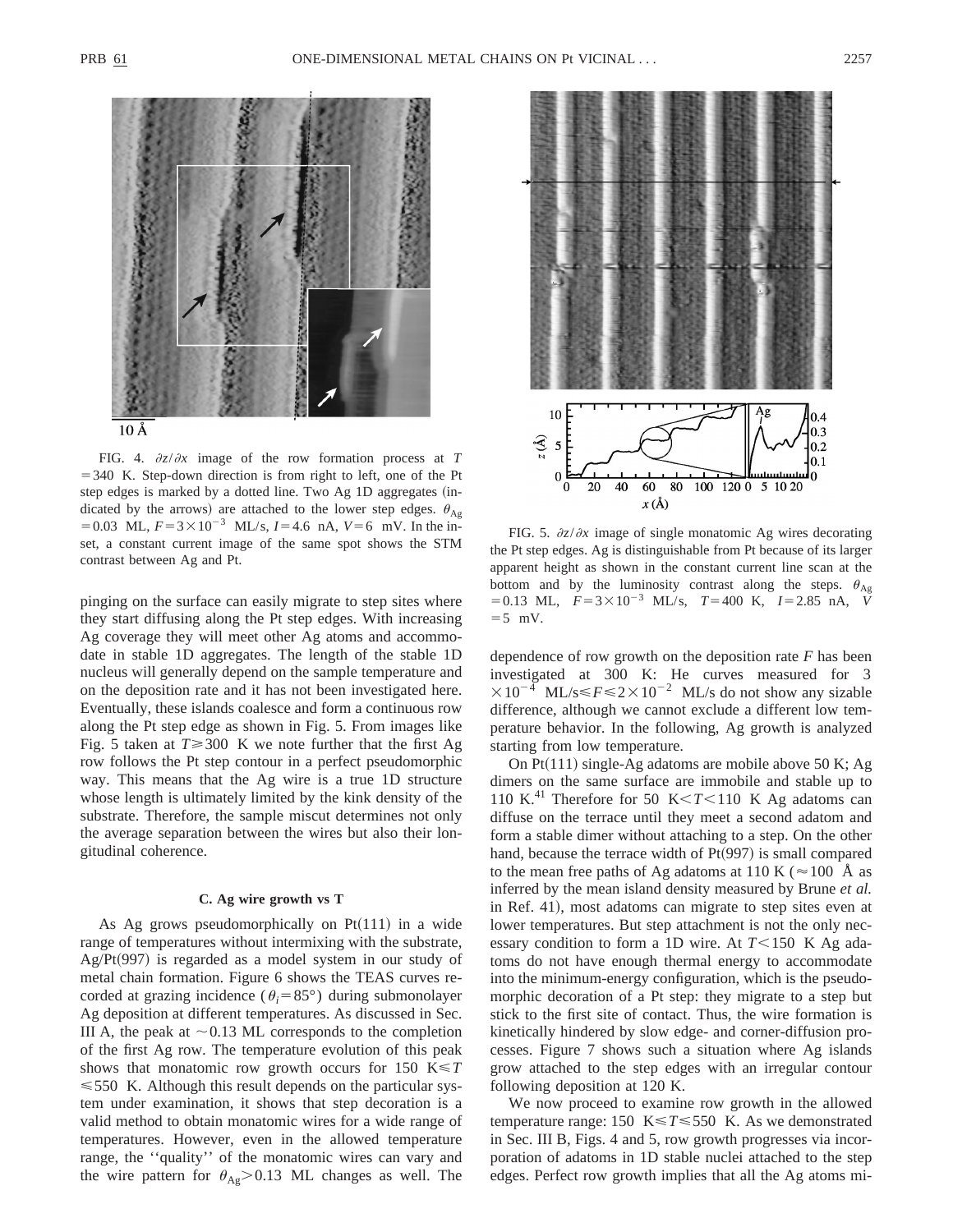

FIG. 6. TEAS intensity during deposition of Ag at different temperatures;  $\theta_i = \theta_f = 85^\circ$ ,  $\lambda_{\text{He}} = 1.01 \text{ Å}$ ,  $F = 3 \times 10^{-3} \text{ ML/s}$  for all curves. The sequence shows the temperature evolution of the peak at  $\sim$  0.13–0.17 ML that corresponds to the formation of the first Ag row. The coverage shift of the peak maximum with respect to the nominal 0.13 ML value of a monatomic wire is due to imperfect row growth at low temperature, see Fig. 8 and text.

grating to the steps are incorporated in the growing row. However, a plot of the coverage corresponding to the first peak maximum in Fig. 6 vs deposition temperature shows that this occurs only for  $T > 250$  K as coincidence with the monatomic row nominal coverage of 0.13 ML is attained (see Fig. 8). This implies that at  $T \le 250$  K the Ag-Ag edge and corner trapping diffusion barriers are still effective in preventing Ag adatoms that stick to a Ag-covered step to migrate to the bare Pt step sites. The rate-limiting processes for wire smoothing are most likely kink breakup, corner breakup and corner crossing of Ag atoms attached to Agdecorated steps (indicated by  $K$ ,  $C_b$ , and  $C_c$ , respectively in the inset in Fig. 8). Density-functional calculations for the  $A1/A1(111)$  system have indeed shown kink and corner breakup as well as corner crossing to have the highest barriers among low-symmetry diffusion processes.<sup>42</sup> The above can be considered to be relevant in the general case for wire formation as the same trend is observed for Cu although with a lower temperature threshold. A further way to rearrange 2D islands attached to the step edges into a perfect row is adatom 2D evaporation from the step to the terrace and subsequent recondensation. Evaporation of Ag atoms from 2D Ag



FIG. 7. STM constant current image taken after deposition of 0.5 ML of Ag at 120 K,  $F=3\times10^{-3}$  ML/s,  $I=1.1$  nA, *V*  $=0.1$  V.

islands on  $Pt(111)$  has been shown to set in with temperatures exceeding  $110 K (Ref. 14)$  and to lead to a dense  $2D$ gas phase of Ag adatoms on large terraces at  $T > 300$  K.<sup>43</sup> We conclude that the most regular Ag monatomic wires in terms of 1D character are grown above 250 K, as shown in Fig. 5.

Increasing the temperature to obtain smooth wires has its limits. Although Ag has a higher surface free energy than Pt,



FIG. 8. Coverage corresponding to the first He reflectivity maximum in Fig. 6 for Ag and Fig. 14 for Cu vs deposition temperature. The coverage is calibrated with the procedure outlined in Sec. III A at 300 K. The nominal coverage of a single monatomic row on  $Pt(997)$  is 0.13 ML as indicated by the dotted line. Completion of the first row at coverages greater than 0.13 ML indicates that the growing rows are not smooth because of slow kink, corner breaking, and corner crossing rates  $(K, C_b)$ , and  $C_c$  in the inset).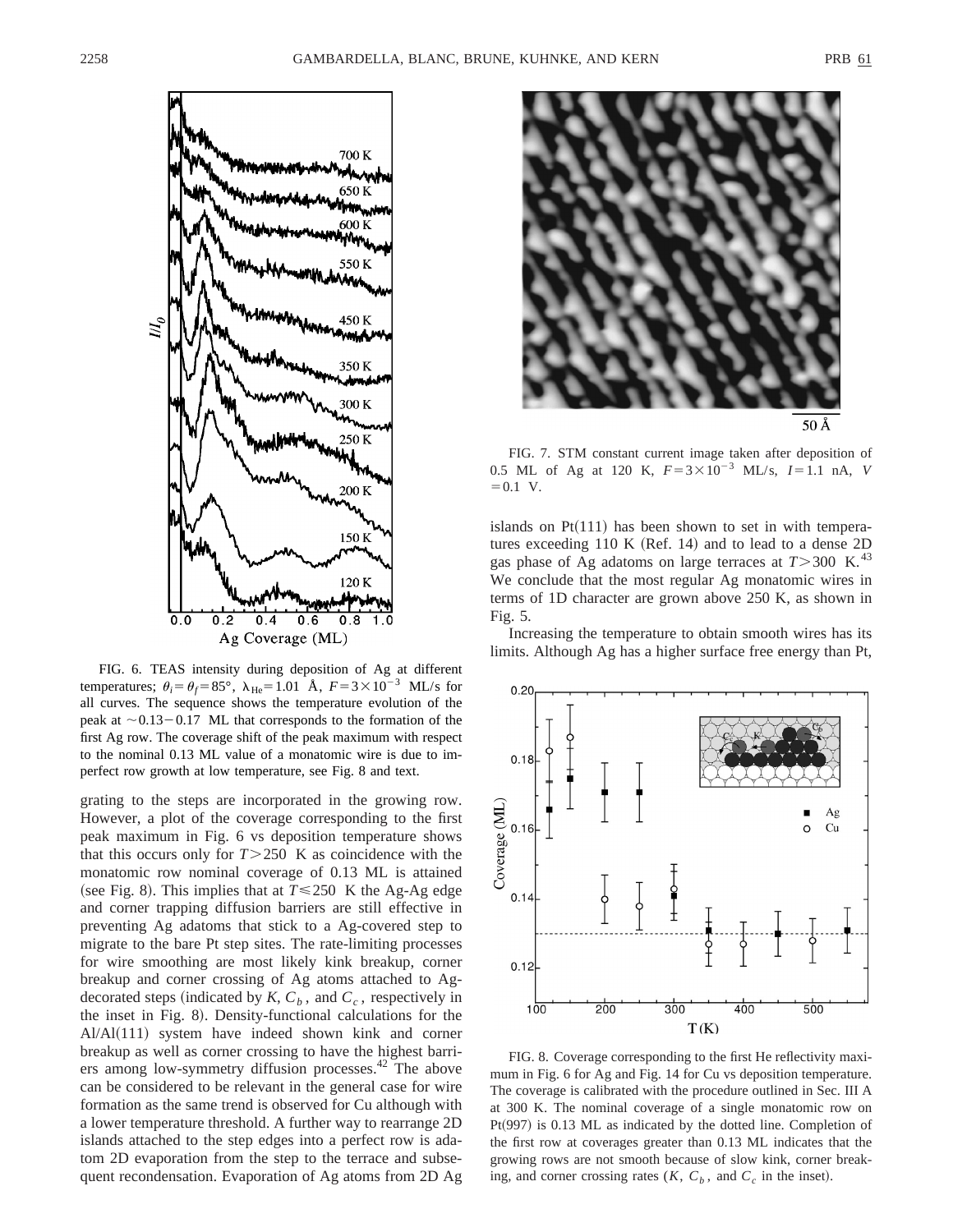

FIG. 9. Constant current image of 0.5 ML Ag deposited at *T* = 230 K,  $F = 3 \times 10^{-3}$  ML/s,  $I = 1.3$  nA,  $V = 0.1$  V; the inset shows the Ag edges in more detail. A tip broadening effect enlarges the apparent width of the Ag stripes.

intermixing confined to the outer layer of the surface occurs for  $T \ge 600$  K.<sup>39</sup> As shown by Röder *et al.* in Ref. 39, diffusion of Ag into the Pt topmost layer proceeds via the step edges; roughening of the Ag-Pt interface at the step edges increases the defect density seen by the He atoms. Accordingly, the first row peak in Fig. 6 gradually decreases in intensity and finally disappears as the temperature raises to more than 600 K. The upper limit for wire growth is evidently determined by the surface alloying temperature of the system. One must be careful, though, that intermixing at step edges might be effective before that alloying takes place homogeneously on the terraces. In Sec. III E we will see that it might also be desirable to stay far below the alloying temperature to maintain the wire pattern uniformity by avoiding diffusion of adatoms across different terraces.

### **D. Ag wire growth vs coverage**

As the coverage increases to more than a single monatomic wire per terrace, Ag can either grow row-by-row or form rough stripes, imitating a Stranski-Krastanov growth mode in 1D. The latter growth mode has been observed, e.g., by Mo and Himpsel for Cu on a stepped  $W(110)$  surface.<sup>4</sup> We find that, up to 0.5-0.7 ML, the Ag stripes, although not perfectly continuos, have smooth edges (see Fig. 9), but that for higher coverages the Ag edge becomes rough, as already mentioned in Sec. III A. The roughening of the Ag edge is evident from the comparison of Figs. 9 and 10 taken after deposition of 0.5 and 0.85 ML Ag, respectively, at 230 K. Incidentally, we point out the analogy between Ag growth on Pt $(111)$  and on Pt $(997)$ : on Pt $(111)$  a transition from 2D layer-by-layer growth to 3D growth is observed above a critical coverage threshold;<sup>40</sup> on Pt(997) we observe a transition from 1D row-by-row growth to rough 2D growth above 0.5 ML.

Roughening of the Ag edge can either be of kinetic or of thermodynamic origin. In the first case the process that limits



FIG. 10. Constant current image of 0.85 ML Ag deposited at *T*=230 K,  $F=3\times10^{-3}$  ML/s, *I*=5.3 nA, *V*=-7 mV; the Ag edges are rough compared to the inset in Fig. 9.

the reshaping of the rough Ag stripe into a smooth one might be the progressive closing of diffusion channels as the stripe edge approaches the lower terrace. Ag adatoms on the upper terrace are confronted to a strong repulsive barrier from the the Pt-Ag heterostep (see inset in Fig. 3). $40$  Such a repulsion can enhance diffusion barriers along the stripe edge and limit rearrangement by evaporation and recondensation. Moreover, the diffusion barriers along the Ag stripes and across the stripe corners might become larger due to an increasing outward relaxation of the stripe edge atoms caused by the strain accumulated as the Ag stripes grow wider. Since diffusion is generally slower along  $\{111\}$  than along  $\{100\}$  faceted steps<sup>42,45,46</sup> we expect Ag stripes grown on Pt(779) to be smooth at higher coverages with respect to the stripes grown on  $Pt(997)$ . Preliminary measurements indicate that this is indeed the case for Ag/Pt(779), as mentioned in Sec. III A.<sup>37</sup>

Thermodynamics could also play a role in the observed roughening near monolayer completion. The minimization of the misfit strain energy between the Pt substrate and the Ag adlayer might lead to the formation of irregular structures where Ag atoms are less compressed compared to straight stripes. At present, we have no means to rule out kinetic vs thermodynamic arguments; the persistence of rough growth up to 430 K at least implies large rearrangement barriers if the state of the system is determined by kinetic limitations.

### **E. Periodic patterns of Ag wires**

Besides the 1D character of wires grown by step decoration, their uniformity and their spatial distribution on the surface are other important issues. This is especially true if one wants to prepare samples for investigation by integral probes such as in, e.g., photoemission or photoabsorption spectroscopy experiments. It is clear that the average spacing (or density) of the wires is determined by the sample miscut and that the width of the spacing distribution is determined by the accuracy and the homogeneity of the sample miscut. The same is true for the wire thickness, however, only when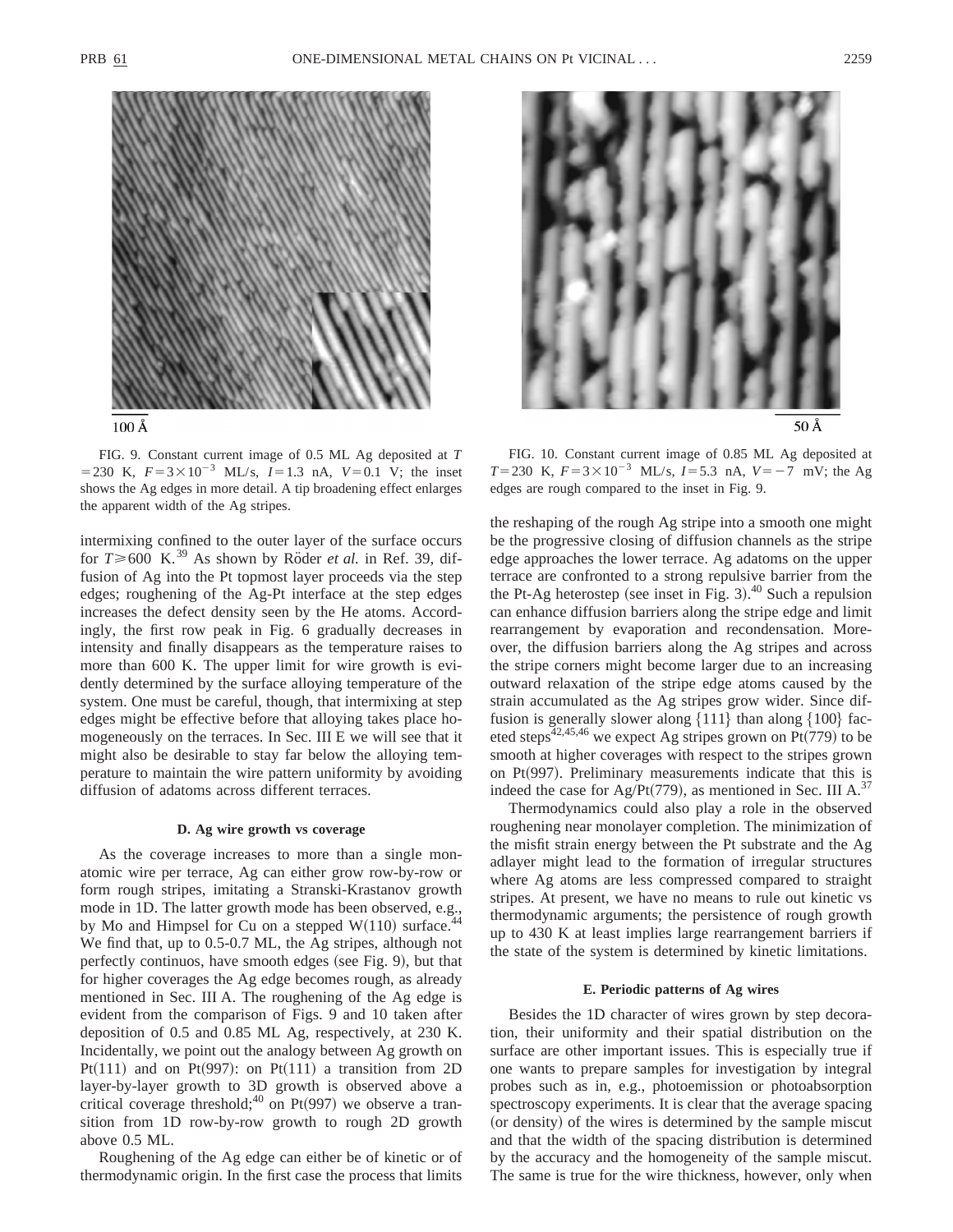

FIG. 11.  $\partial z/\partial x$  image taken after deposition of 5 ML Ag at *T*  $=430$  K. Faceting results from Ag atoms crossing the Ag-Pt lateral interface at steps causing step bunching. Note that the Ag facets are not wider than  $\sim 80$  Å.  $I=1$  nA,  $V=0.62$  V.

the adlayer coverage on each terrace is proportional to the terrace width, i.e., in the absence of interlayer mass transport. Assuming that our substrate is ideal, in order to grow uniform wires of the same (average) thickness we have to work at substrate temperatures that are below the threshold of heterostep crossing (referred to as interlayer diffusion in the following).

The temperature at which interlayer diffusion becomes significant is determined by TEAS. As discussed in Sec. III A, the TEAS measurements taken at  $\theta_i = \theta_f = 83^\circ$  show a peak at  $\sim$  0.5 ML coverage that is due to terrace confinement of adatoms (see Fig. 3). The intensity of this peak in the Ag case decreases for  $T > 400$  K, indicating that Ag adatoms eventually acquire enough thermal energy to overcome the heterostep barriers. The analysis of the STM topograph shown in Fig. 11 confirms this conclusion. At coverages larger than 1 ML, Ag atoms diffusing across adjacent terraces can give rise to step bunching and faceting. Since the formation of  $(111)$  facets disrupts the periodicity of the surface, the diffraction pattern of the reflected He beam is also modified with respect to that of a vicinal (997) surface. Figure 12 shows the comparison between a spectrum taken after deposition of  $20$  ML Ag at  $450$  K (solid line) and one of the clean  $Pt(997)$  surface (dotted line). At non-grazing angles of incidence, specular reflection arises from the scattering of He atoms by flat  $(111)$  facets; the clean Pt $(997)$  diffraction spectrum includes only the  $n\neq 0$  diffraction orders, the signature of the periodic structure of the surface.

If we define the threshold temperature at which heterostep crossing becomes active as the temperature where crossing takes place once per second, we can estimate the diffusion barrier  $E_h$  for this process as

$$
E_h = \ln(\nu_0) k_B T,\tag{1}
$$

where  $k_B$  is the Boltzmann constant and  $\nu_0$  is the usual prefactor. By taking  $v_0 = 6 \times 10^{12}$  as in Ref. 42, and *T* 



FIG. 12. Diffraction pattern of 20 ML Ag deposited on  $Pt(997)$ at  $T=450$  K (solid line) compared to that of the bare Pt(997) surface (dotted line). The intensity in the specular direction is due to faceting of the Ag adlayers. Both curves are arbitrarily normalized to the  $n=-3$  peak. During the scan  $\theta_i=58.0^\circ$  is kept fixed, while  $\theta_f$  varies;  $\lambda_{\text{He}}$ =1.01 Å.

 $=400$  K we calculate  $E<sub>h</sub>$  to be 0.9 eV for diffusion of Ag atoms across Pt-Ag step boundaries. We note that even higher temperatures for crossing the Pt-Ag border are required on  $Pt(111)$ , where the large barrier for heterostep crossing has been attributed to the binding energy difference of Ag/Pt(111) with respect to Ag/1 ML Ag/Pt(111) and to compressive strain in the Ag layer.<sup>40</sup>

From the results presented in this section we conclude that the optimal temperature range for patterning  $Pt(997)$ with Ag nanowire arrays is between 250 and 400 K.

## **F. Cu Wire Growth**

Cu growth on Pt $(997)$  is first compared to the flat  $(111)$ surface and subsequently analyzed in terms of the wire growth. The growth of Cu on Pt vicinal substrates appears to be quite different with respect to the  $(111)$  surface. Holst *et al.* reported in a TEAS-STM study of Cu on  $Pt(111)$  (Ref. 47) no oscillations in the He scattering reflectivity during growth at 340 K. They attributed the oscillation damping to incomplete coalescence of the first layer Cu islands and to the formation of a dislocation network at  $\theta_{Cu} = 2$  ML. On  $Pt(997)$ , in contrast, we found oscillations in the deposition curves at least up to 4 ML in the same temperature range, with damping occurring only for  $\theta_{Cu} \ge 2$  ML.

Figure 13 shows the He intensity during Cu deposition at 350 K: the first maximum corresponds to the formation of the first Cu row at 0.13 ML. This is confirmed by the grazing incidence curves in Fig. 14, which show the first row peak as a function of growth temperature. The reason why the first row formation gives rise to an intensity maximum in the non-grazing geometry, in contrast to the Ag case, is probably due to a bending of the He-surface scattering potential near the step edges induced by Cu atoms. The second maximum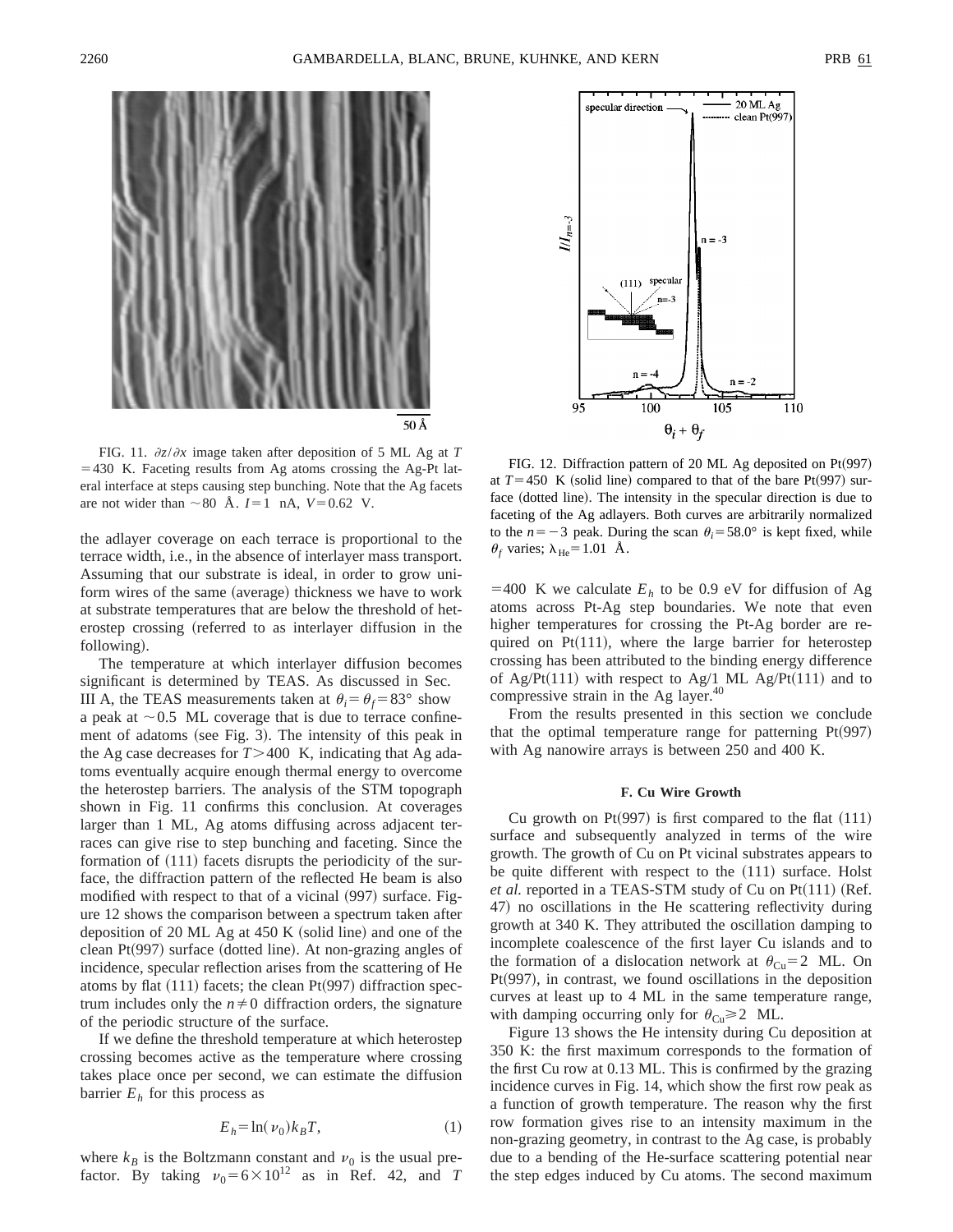

FIG. 13. Normalized intensity of the reflected He beam during deposition of Cu. The second peak reflects the completion of the first Cu adlayer and is used to calibrate the deposition rate for the curves reported in Fig. 14.  $\lambda_{\text{He}}$ =1.01 Å,  $F = 1.7 \times 10^{-3}$  ML/s.

in Fig. 13 corresponds to the monolayer completion and serves as a coverage calibration for the deposition curves. Its intensity is larger than the bare Pt signal  $(I_0)$  because of the higher Debye temperature of Cu. Damping occurs only from the second layer, indicating that the first Cu layer is complete and pseudomorphic with respect to the substrate. The better layer-by-layer growth mode on  $Pt(997)$  with respect to the  $(111)$  surface is related to its very short terrace width that renders second layer nucleation less likely. Also the formation of the  $(13\times13)$  fcc-hcp dislocation network observed for  $\theta_{\text{Cu}}$  = 2 ML on Pt(111) (Refs. 16 and 47) is presumably suppressed on  $Pt(997)$ , explaining the persistance of the oscillations in the He curves for  $\theta_{Cu} > 1$  ML.

From the analysis of the grazing incidence curves taken during Cu deposition we see that row growth occurs down to  $T=120$  K and presumably even at lower temperatures. However, at  $T=120$  K the first row peak in Fig. 14 is broad and centered around 0.18 ML, indicating slow edge diffusion. In the case of Cu, the transition to smooth row growth happens between 150 K and 200 K (see Fig. 8), i.e., at lower temperature than for Ag. On the other hand, Cu row growth seems to degrade earlier with increasing temperature than in the Ag case. The intensity of the first row peak normalized to the bare Pt signal is already considerably diminished at 350 K with respect to the low temperature value, while it is constant up to 500 K in the Ag case. The reduced row reflectivity is attributed to Cu-Pt mixing at the step interface. Dynamic work function measurements indicate the onset of intermixing between Cu and  $Pt(111)$  at 500 K.<sup>48</sup> Since intermixing is favored at step sites, it is likely to set in earlier on Pt<sup> $(997)$ </sup>. At  $T=600$  K the row peak disappears completely; Cu deposition results in alloyed structures, in agreement with experiments on Cu/Pt $(111).$ <sup>48</sup>

For  $\theta_i = 83^\circ$  (Fig. 14) the 0.5 ML peak is clearly visible below 200 K. As in Sec. III E, we attribute the suppression of this peak at 200 K to the onset of heterostep crossing by Cu atoms. Therefore, Cu seems to be more mobile on Pt than Ag, in terms of both edge and interlayer diffusion. Assuming the same prefactor as in the Ag case and taking  $T=200$  K in Eq.  $(1)$ , the diffusion barrier across the Pt-Cu boundary at the steps is estimated to be  $\sim 0.5$  eV.

# **IV. CONCLUSIONS**

To summarize, we have shown that we can routinely grow high-density arrays of parallel nanowires with real-time con-



FIG. 14. TEAS intensity during deposition of Cu at different temperatures;  $\theta_i = \theta_f = 83^\circ$ ,  $\lambda_{\text{He}} = 1.01 \text{ Å}$ ,  $F = 1.7 \times 10^{-3} \text{ ML/s}$ . The first peak at  $\sim 0.13-0.18$  ML (first Cu monatomic row) is visible up to  $T = 500$  K. Note that the half monolayer peak (see Sec. III A for explanation) disappears at  $T=200$  K indicating the onset of Cu interlayer diffusion.

trol over monatomic wire deposition. The best temperature range to grow regular nanowire arrays is found for *T* sufficiently high to ensure smooth wire formation and *T* sufficiently low to avoid interlayer diffusion by the adatoms which would destroy the proportionality between terrace width and wire thickness. The optimal temperature range for Ag and Cu wire growth is situated between 250 and 400 K, and between 150 and 200 K, respectively.

The combination of TEAS and STM allows  $(1)$  to find the experimental parameters that lead to the best wire patterns in terms of 1D character, uniformity, spatial distribution and chemical identity,  $(2)$  to investigate diffusion processes that are relevant to step decoration and metal growth on stepped surfaces in general.

### **ACKNOWLEDGMENTS**

P. Gambardella thanks O. Jeandupeaux and L. Bürgi for help with the STM setup and acknowledges financial support from the University of Genova, Italy. We thank J.V. Barth for careful reading of the manuscript.